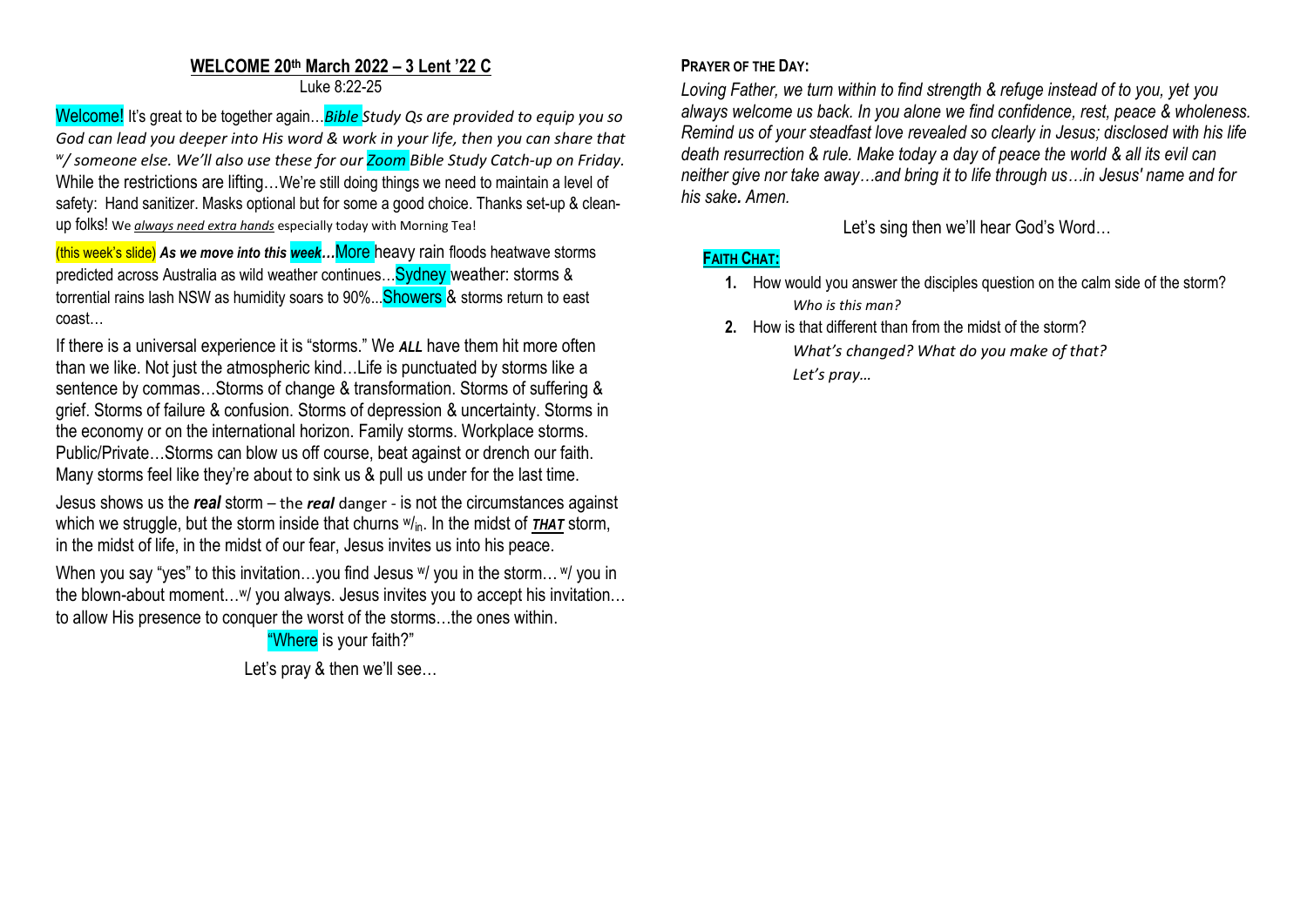### **3 LENT '22 C – RSVP: INVITATION TO PEACE**

Psychologists tell us that for humans, there are only 2 naturally occurring fears. We are born W/ only 2 fears... Just so you know... spiders, speaking in front of a group & praying in public are *NOT* on the list! Those are *not* in-born fears. But do you know which 2 are? 2 natural human fears? **Falling**...take any newborn & raise/lower them & the arms go out…Moro reflex. 2<sup>nd</sup>…<mark>Loud</mark> noises. Another part of our "startle reflex." Ask Leonie about sneezing around sleeping or almost sleeping babies.

Every other fear is *learned by experience* or *embraced by choice or "convince-ion."* Now…not all fear is bad. Fear often keeps us from danger or from doing something harmful/hurtful/dumb...Most of us are afraid of at least 1 thing for 1 reason/another. On the Sea of Galilee, sensible fishermen are wary of the sudden storms that can sweep down from the surrounding hills, mtns, plateaus  $w_0$  warning. 208 mtrs below sea level…lowest lake on earth & sits in a basin formed by Galilean Hills to the sth/west (460 mtrs), Lebanon's Mtns to the Nth (3000 mtrs), & high plateau to the east – (1000 mtrs) Golan Heights. Lk itself is fed by snowmelt & geothermal hot springs & at differing depths to its 50 mtr bottom its temperature varies wildly & has its own subsurface currents. It is the perfect storm for perfect storms.

*One day Jesus said to his disciples, "Let's cross to the other side of the lake." So they got into a boat & started out. As they sailed across, Jesus settled down for a nap. But soon a fierce storm came down on the lake. The boat was filling with water, & they were in real danger."*

Was anyone in the boat surprised by the storm? Did the storm catch them unaware? Probably not. Anyone who lived in Israel knew the Sea's reputation & the fishermen had likely been caught more than once in a violent squall. And Jesus? Well…no. He's Jesus…He knows what's coming. In fact there's a reason he's headed across the lake into what is Gentile territory. He's headed for a divine rendezvous among the non-Jews. It seems Jesus led them into the storm…or at best *ALLOWED* the storm to rock their boat/lives. There are no surprises on this earth for Jesus. That is the nature of God's sovereign rule on this earth.

Broken world means storms happen. None catch God on the back foot/off guard.

If there is a universal experience it is "storms." We *ALL* have them hit more often than we like. Not just the atmospheric kind…Life is punctuated by storms like a sentence by commas. You might be in the middle of one today. Health. Age. Infirmity. Something on the horizon. \$\$ - family – work – decision – lingering chronic worry/problem…There are storms. We wish God would pre-empt them; make them go away. Usually doesn't happen. Some…God leads you into or allows them to

interrupt your path. Quite often we're the cause of our own storms. We make this decision & this decision & this choice & then bam things are tossing & floundering & it's the natural result of us steering right into a cyclone. Others are just unavoidable. We didn't ask/cause/go looking...Broken world = storms happen.

But in the storm what's Jesus doing? Sleeping like me watching TV. But this isn't idleness or inattention. We often think sleeping means "doing nothing." In fact, Jesus is *LIVING THE REALITY* of his relationship with the Father. Look @ Scriptures:

*You will keep in perfect peace all who trust in you, all whose thoughts are fixed on you! Trust in the Lord always, for the Lord God is the eternal Rock. – Is 26:3-4*

*In peace I will lie down & sleep, for you alone, O Lord, will keep me safe. – Ps 4:8*

*I lay down & slept, yet I woke up in safety, for the Lord was watching over me. I am not afraid of ten thousand enemies who surround me on every side. – Ps 3:5-6*

*I know the Lord is always with me. I will not be shaken, for he is right beside me. No wonder my heart is glad, my soul rejoices & my body rests in safety. For you will not leave my soul among the dead or allow your holy one to rot in the grave. – Ps 16:8-10*

He is sleeping not just because his mission/ministry have exhausted his human reserves of strength, but because his trust in the Father is unshakable, his devotion to the Father's will is unassailable, & his passion for the Father's mission to save a lost world is unbreakable. Jesus can sleep as soon as they set out & through the storm because he has absolute assurance his life is designed to serve the Father's purpose plan & will & nothing will stop his journey to the cross/empty tomb least of all some rootytoot *"fierce storm"* on the Galilean fish bowl. *(Gk = mother of all storms)* Jesus knows what's ahead but assumes the sleeping posture of one who has no doubt uncertainty or mistrust in the protection provision presence of the Father. *TRUTH***:** If you are doing what God has said do…*mother of all storms* is not the problem.

The disciples are the exact opposite of sleeping…& let me be clear…I can't blame 'em. I don't believe the disciples were exaggerating the danger they were in. Their fear seems understandable/excusable. We understand anxiety & worry that arises from life-threatening situations. I have been on boats at sea in storms…planes in some awful turbulence…one that blew a tire on takeoff…& in more hospital EDs in the middle of the night than I can remember…At that moment life is overwhelming. Circumstances are out of control. Order has fallen to chaos. The water is deep & safe harbor is not in sight. You know what that's like?

So they held a committee meeting & took a vote as to who would talk to Jesus & drafted a brief statement of their concerns…No they didn't.